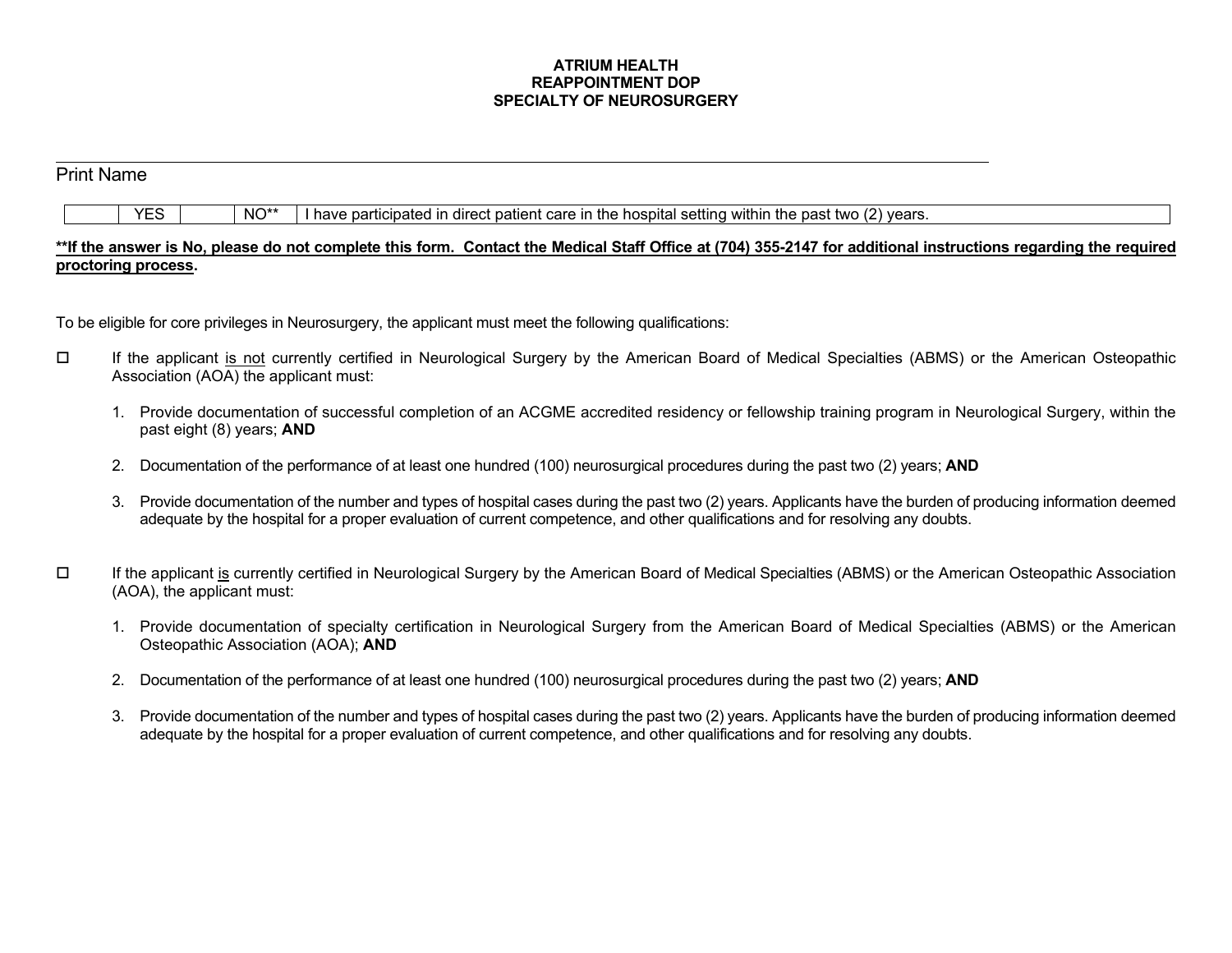NOTE 1: Physicians must apply for "CORE" privileges in CNSU-1, in order to be eligible for clinical privileges in the specialty of Neurosurgery at any facility within Atrium Health.

NOTE 2: "CORE" privileges cannot be amended or altered in any way.

NOTE 3: Please note that the exercise of certain privileges enumerated herein is necessarily limited by the operational, and the resource constraints of the facility. All procedures must be performed within a clinical setting with the capabilities and organizational structure required to provide appropriate support.

NOTE 4: Applicants who wish to apply for Peripheral Endovascular Privileges may do so by requesting the Peripheral Endovascular Delineation of Privilege Form. Please contact the Medical Staff Office for further information.

| Privileges to evaluate, diagnose, treat and provide consultation<br>N/A<br>CNSU-1<br>to patients of all ages (inclusive of neurological or<br>postneurosurgical, postsurgical, postcardiac/thoracic surgical                                                                                                                                                                                                                                                                                                                                                                                                                                                                                                                                                                                                                                                                                                                                                                                                                                                                                                                                                                                                                                                                                                                                                                                                            |  |
|-------------------------------------------------------------------------------------------------------------------------------------------------------------------------------------------------------------------------------------------------------------------------------------------------------------------------------------------------------------------------------------------------------------------------------------------------------------------------------------------------------------------------------------------------------------------------------------------------------------------------------------------------------------------------------------------------------------------------------------------------------------------------------------------------------------------------------------------------------------------------------------------------------------------------------------------------------------------------------------------------------------------------------------------------------------------------------------------------------------------------------------------------------------------------------------------------------------------------------------------------------------------------------------------------------------------------------------------------------------------------------------------------------------------------|--|
| care) to correct or treat various conditions, illnesses, and injuries<br>of the central, peripheral, and autonomic nervous system,<br>including the associated supportive structures and vascular<br>supply. This may be performed by medical, surgical, and<br>physical means including adjunctive energy sources: lasers,<br>cryotherapy, radiation / radiosurgery. The brain, meninges,<br>skull, and their blood supplies, including the extra cranial carotid,<br>subclavian, and vertebral arteries; disorders of the pituitary<br>gland; disorders of the spinal cord, meninges, and vertebral<br>column, including treatment by spinal fusion or instrumentation;<br>and disorders of the cranial and spinal nerves throughout their<br>distribution, including repair and/or decompression of peripheral<br>nerves; Kyphoplasty; Vertebroplasty. Neurosurgeons can review<br>and interpret radiographic, ultrasound, and MRI images and<br>Electro-Physiologic Monitoring / Testing of the neural axis.<br>Subspecialty certification by the American Board of<br>Neurosurgery signifies that the physician has done special<br>training and has successfully met all the requirements of the<br>subspecialty certification. A Neurosurgeon certified by the<br>American Board of Neurosurgery is trained, qualified, and<br>certified to perform neurosurgical procedures on pediatric and<br>adult patients. |  |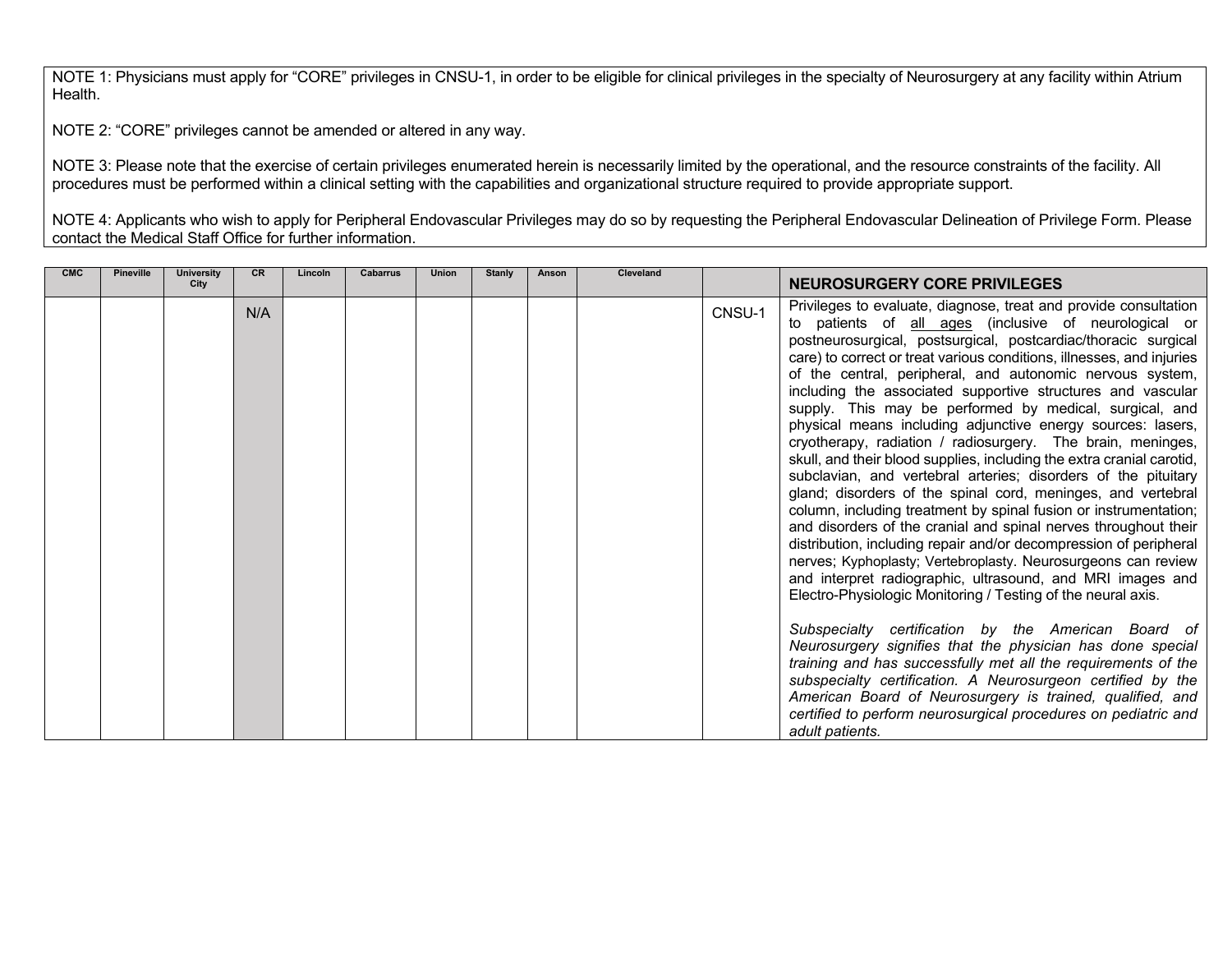| <b>CMC</b> | <b>Pineville</b> | University<br>City | <b>CR</b> | Lincoln | <b>Cabarrus</b> | <b>Union</b> | <b>Stanly</b> | Anson | Cleveland |        | <b>CORE NEUROSURGERY PRIVILEGES -</b><br><b>REHABILITATION HOSPITAL SETTING ONLY</b>                                                                                                                                |
|------------|------------------|--------------------|-----------|---------|-----------------|--------------|---------------|-------|-----------|--------|---------------------------------------------------------------------------------------------------------------------------------------------------------------------------------------------------------------------|
| N/A        | N/A              | N/A                |           | N/A     | N/A             | N/A          | N/A           | N/A   | N/A       | CNSU-2 | Privileges include evaluation and management, as well as<br>procedures approved for performance within the acute<br>rehabilitation setting, in conjunction with the comprehensive<br>rehabilitation treatment plan. |